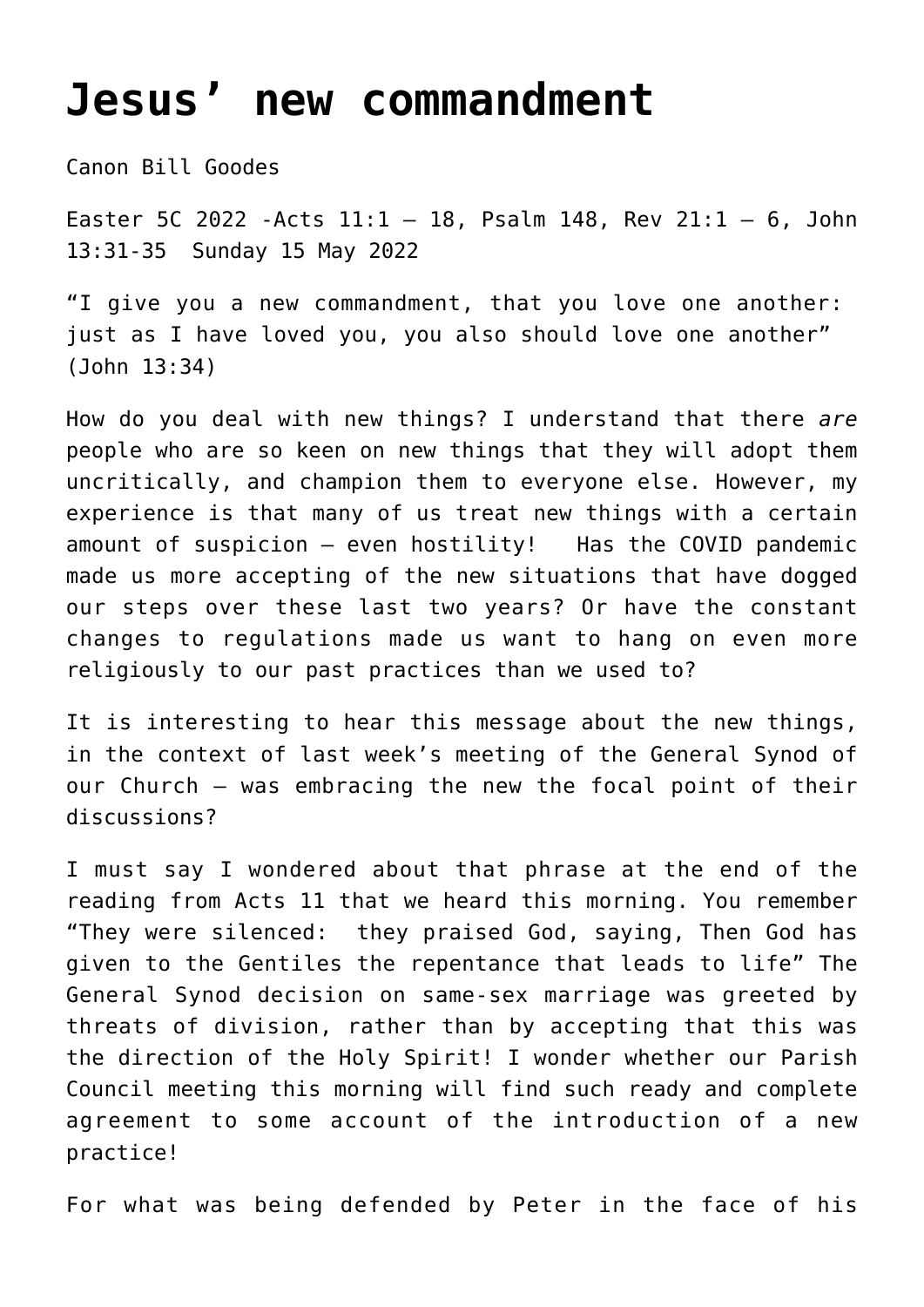interrogation by the Jewish Christians was a complete novelty — for the first time the Christian message of Good News was being offered to people who were uncircumcised non-Jews — a Roman centurion to boot! Unheard of, because all of the apostles, and all of those who heard the word and were baptized on the Day of Pentecost were Jews — it had *always* been so! And here was Peter with his strange story of a sheet-full of all sorts of creepy-crawlies being let down from heaven and offered to him as good food. How could this possibly be? Perhaps Luke had forgotten, by the time he wrote this account, or had even chosen to ignore, the hesitations, the heart-searching, the denial that customarily go with making revolutionary decisions!

In both the Revelation reading and the Gospel, the word "new" lies at the heart of the message their writers are putting before us. Here were Christians under threat or actual experience of persecution. The writer of the Revelation, near the end of his words of encouragement to them, sees something radically new. The old order of heaven and earth has passed clean away, and the new Holy City has come down from God. Every tear wiped away, death and the accompanying mourning done away with. All the limitations that prevent us from enjoying the fulness of life are gone. Words of living hope are given here not only for these early Christians, but for those living in our part of the world, and in our time in history, "I will give water from the spring of eternal life". This is a complete re-writing of our story — the old has passed away, and the new is adorned, radiant, like a bride.

Then there's the Gospel reading. The commandment that Jesus gives his disciples is very familiar to us — "love one another", and "this is how people will know you are my disciples." All very well-known — but sometimes we skip over the "new" part of the story: "I give you a *new* commandment, that you love one another" — or the "just as" part: "*Just as I have loved yo*u, you also should love one another". The love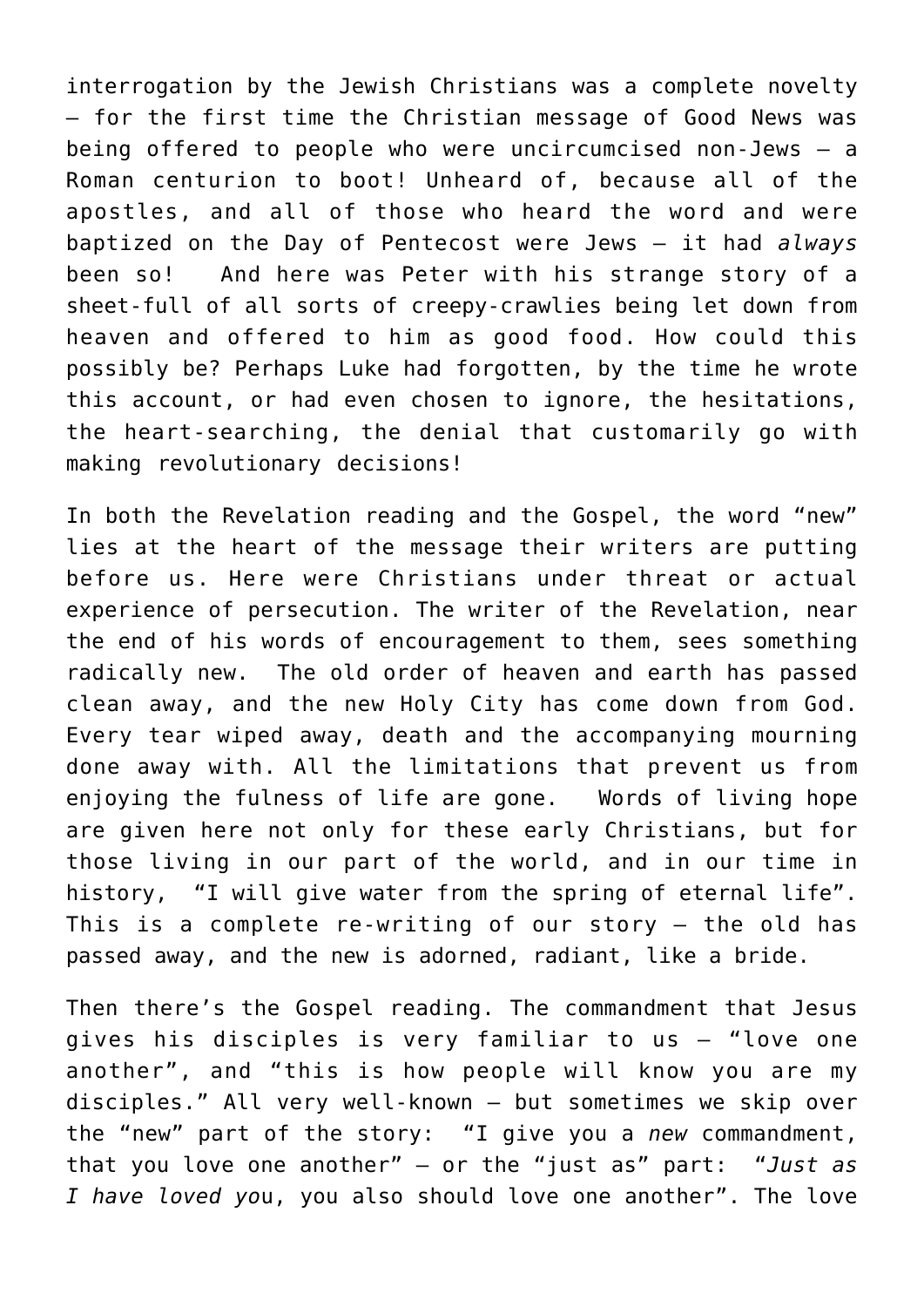that Jesus' followers are being urged to show to one another is "of the same nature" as that shown in the love that Jesus has for them. Recognizing that this is set in John in the context of the Last Supper, with all its emphasis on the coming death of Jesus, suggests that our love for one another is of a particularly sacrificial and all-embracing kind! Jesus loves us, and shows that love by dying for us — our love for one another is to be of the same quality!

And it is interesting that the "new commandment" is given to the twelve — just after Judas has gone out. Now it specifically does *not* say : "love all those that agree with you", but "love one another — as I have loved you"! It was interesting in the shadow of the General Synod debate that I was asked by a Year 12 student doing Religious Studies for her SACE, a number of questions regarding our Church's attitude(s) to same sex marriage. She wanted to know the biblical background, and whether our church had "adapted to the change" in state legislation regarding marriage. After outlining my own understanding, and that which I believe to be representing the range of views in this congregation, I also felt obliged to refer her to representatives of other traditions in the Anglican Church locally! I certainly saw that as an expression of the love for one another that is enjoined upon us!

But it is not only towards those we agree with, or even those we disagree with — this love for one another has an even wider application. In his presidential address to open the General Synod, our Archbishop, as Primate, asked the members of the Synod first to consider the widest scope of the context in which the Synod is meeting, and the need to be reconciled to those who "have something against us". He also asked his hearers to consider the widest possible application of the church's mission to follow Christ's "new commandment". He quoted from a book called "Imagining Mission with John V Taylor", which asks its readers "imagine that church is not the point of church, rather church exists to participate in